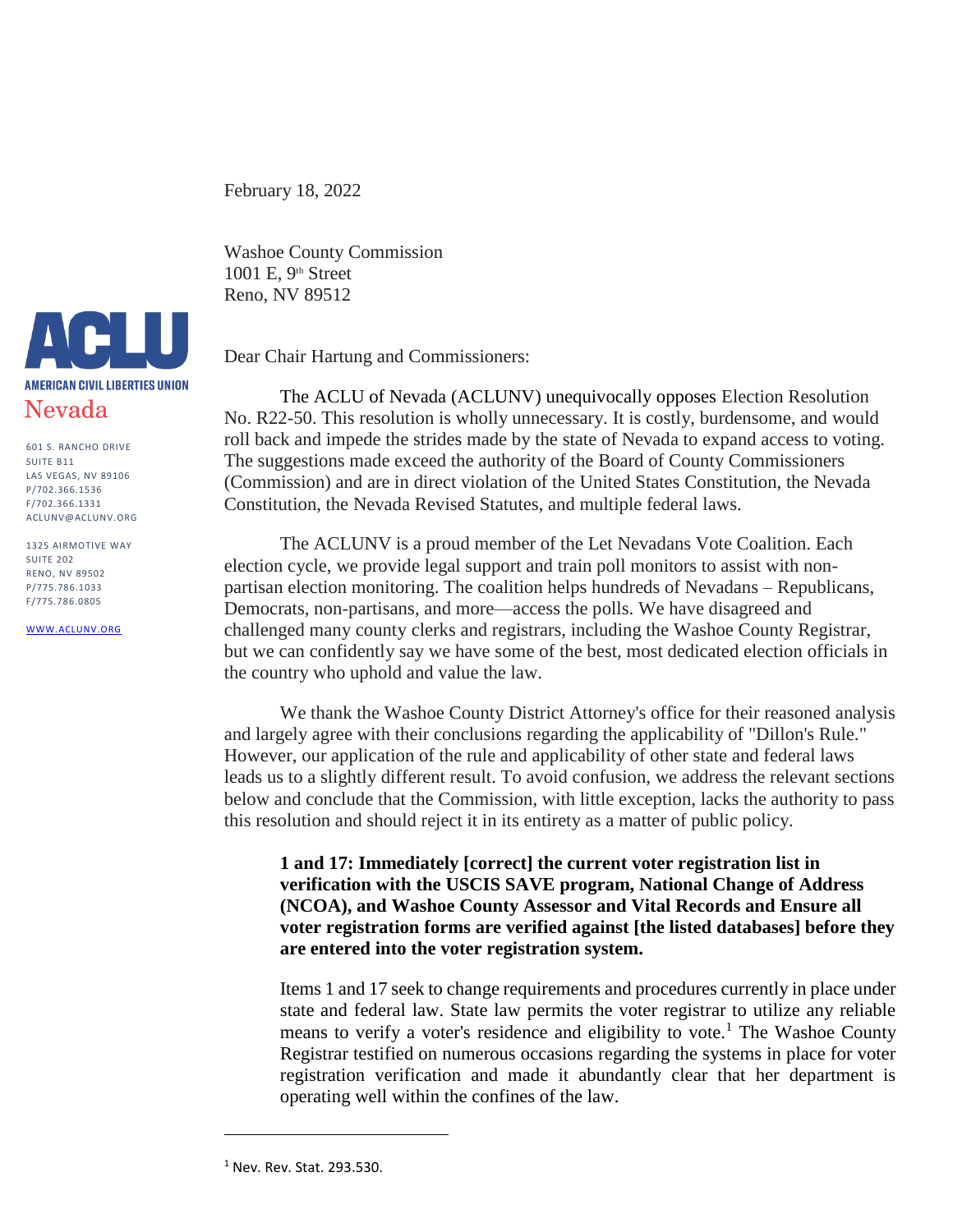

1325 AIRMOTIVE WAY SUITE 202 RENO, NV 89502 P/775.786.1033 F/775.786.0805

[WWW.ACLUNV.ORG](http://www.aclunv.org/)

Furthermore, if passed, the provision requiring the use of the USCIS SAVE program would likely violate the National Voter Registration Act (NVRA). The NVRA provides that "[e]ach State shall accept and use the Federal Form for the registration of voters in elections for Federal office."<sup>2</sup> The NVRA precludes states from requiring an applicant to submit information beyond that required by the form itself. These additional verifications go beyond what is required under the NVRA. This will lead to denial of voter registration for federal registrants based on procedures not outlined in federal law.<sup>3</sup>

### **2. Ensure the strict use of Washoe County Residents as Poll Workers**

Item 2 is unnecessary as state law places strict restrictions on who can serve as a paid poll worker. NRS 293.217 requires that: 1) poll workers be registered voters; 2) poll workers at any polling place not be all of the same party; and 3) poll workers not be candidates or close family members of candidates.

### **3. Providing equitable and fair opportunities for observation**

Item 3 is also unnecessary and redundant as the Nevada Administrative Code and Nevada Revised Statutes articulate and provide ample opportunity for *any person* to observe at a polling location.<sup>4</sup> Restrictions on poll monitors include prohibitions against talking to voters within the polling place, using a mobile device, advocating for or against a candidate, interfering with polling location procedures, etc. Through our election protection efforts, the ACLUNV has witnessed the Washoe County Voter Registrar's commitment to providing ample opportunity to monitor polling sites.

## **5. Enacting any other measure that ensures the accuracy, security, and purity of elections**

This item is vague, overly broad, and unnecessary. Through our election monitoring efforts, there is nothing to suggest that election administration in Washoe County is anything less than accurate and secure. What is apparent is that this proposal, as a whole, would taint elections in this county by disenfranchising thousands of voters.

# **6. Quarterly Reporting by the Registrar of Voters of all measures, and improvements thereto, used to ensure accuracy, reporting and purity of elections**

Item 6 is also unnecessary as the registrar provides written and verbal updates to the Commission and the public multiple times a year.

<sup>2</sup> 52 U.S.C. §20505.

<sup>3</sup> *Arizona v. Inter Tribal Council of Arizona, Inc.*, 570 U.S. 1, 133 S. Ct. 2247, 186 L. Ed. 2d 239 (2013)*.*

<sup>4</sup> Nev. Admin. Code 293.245; Nev. Rev. Stat. 293B.353.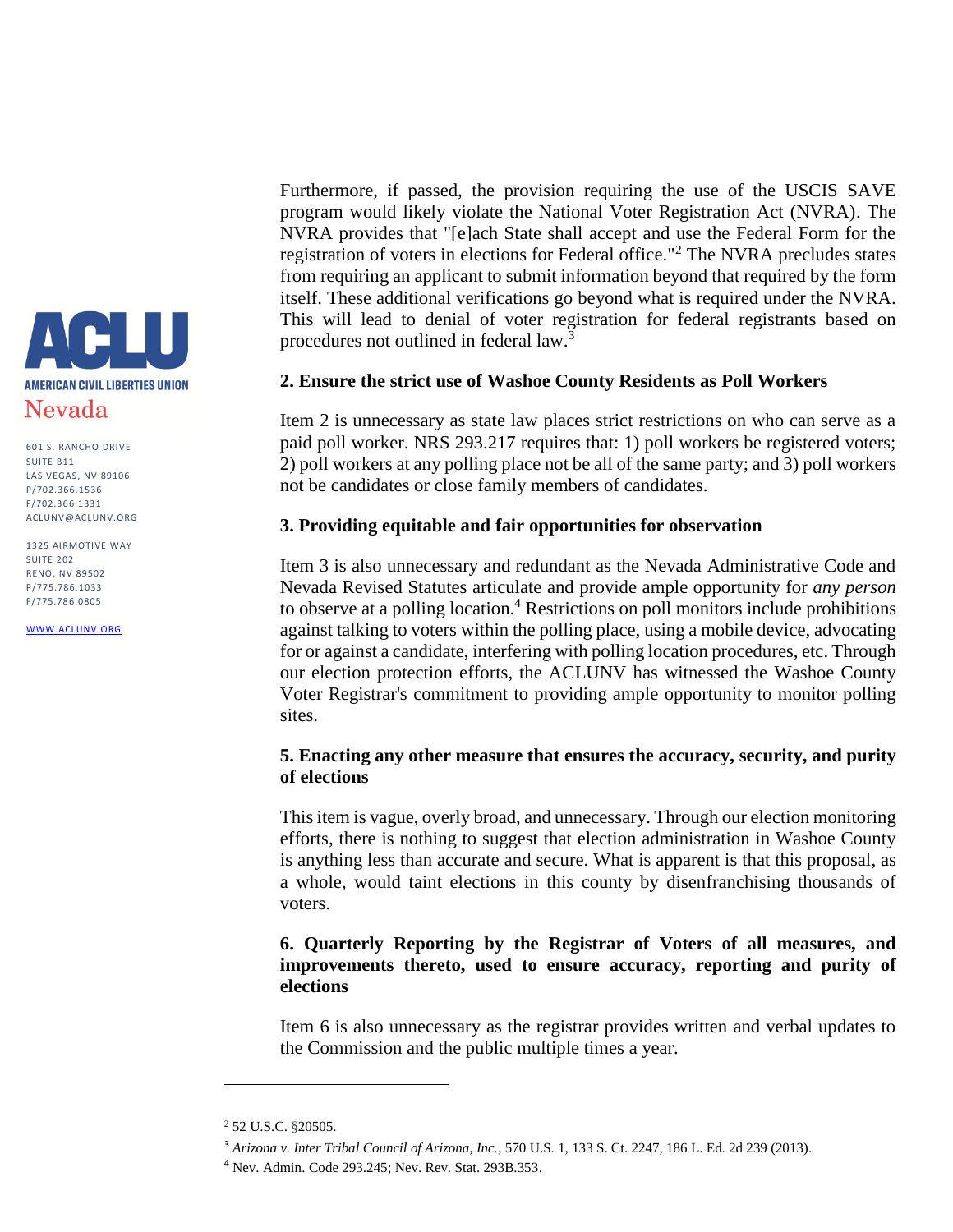

1325 AIRMOTIVE WAY SUITE 202 RENO, NV 89502 P/775.786.1033 F/775.786.0805

[WWW.ACLUNV.ORG](http://www.aclunv.org/)

### **7. Utilizing stealth paper ballots as primary method of voting, with provision of one electronic voting kiosk for ADA qualified voters**

Item 7 presents several practical and legal issues. First, the resolution fails to define "stealth paper ballot." We agree with the Washoe County District Attorney's conclusion that carbon copy paper ballots would violate prohibitions against photographing ballots and removing ballots from a polling location.<sup>5</sup> If "stealth paper ballot" refers to a watermark or other unique marker, it may constitute a change to the form of the ballot and the "matter to be printed on the ballot," which must be prescribed by the Secretary of State.<sup>6</sup>

Second, the Help America Vote Act (HAVA) requires *at least* one direct recording electronic voting system or other voting system equipped for persons with disabilities.<sup>7</sup> If the resolution suggests only one electronic kiosk for the entire county, it violates HAVA. On the other hand, if it requires at least one HAVA compliant kiosk at all polling locations, it likely meets HAVA requirements, but it should be rejected as a matter of public policy. According to the U.S. Census Bureau, Washoe County is home to over 41,000 disabled residents.<sup>8</sup> Nearly a third of those individuals are visually impaired, and thousands of others among that group may have a disability requiring access to voting machines.<sup>9</sup> Only providing one voting machine at each polling location when the county can offer more would present a barrier for Washoe County's disabled population to exercise their right to vote.

Relatedly, the Nevada Constitution and state law provide that every voter has the right to "equal access to the elections system without discrimination."<sup>10</sup> If, for example, erecting only one HAVA compliant voting machine at each polling location is an insufficient number to serve the disabled community and ultimately deters people from voting, the Commission will, in effect, create unequal access to the elections system in violation of the Nevada Constitution.

### **8. Ensure mail ballots are sent certified receipt so only the intended voter takes possession of it**

Item 8 violates Nevada law which delineates how mail ballots must be delivered.<sup>11</sup> The Commission has no authority to require changes to the delivery of mail ballots.

<sup>&</sup>lt;sup>5</sup> See Memo from Nathan J. Edwards, Assit. Dist. Atty., to Washoe County Manager's Office, (March 16, 2022) at 8. *available at* [file:///C:/Users/welbo/Downloads/3-22-](file:///C:/Users/welbo/Downloads/3-22-22_Legal%20Memo%20and%20Analysis%20of%20Proposed%20Election%20Integrity%20Resolution%202022%20Memo.pdf)

[<sup>22</sup>\\_Legal%20Memo%20and%20Analysis%20of%20Proposed%20Election%20Integrity%20Resolution%202022%20Me](file:///C:/Users/welbo/Downloads/3-22-22_Legal%20Memo%20and%20Analysis%20of%20Proposed%20Election%20Integrity%20Resolution%202022%20Memo.pdf) [mo.pdf.](file:///C:/Users/welbo/Downloads/3-22-22_Legal%20Memo%20and%20Analysis%20of%20Proposed%20Election%20Integrity%20Resolution%202022%20Memo.pdf)

<sup>6</sup> Nev. Rev. Stat. 293.250.

<sup>7</sup> 52 U.S.C.A. § 21081.

<sup>8</sup> [https://www.census.gov/quickfacts/washoecountynevada.](https://www.census.gov/quickfacts/washoecountynevada)

<sup>9</sup> [https://www.nevadatomorrow.org/indicators/index/view?indicatorId=6551&localeId=1813.](https://www.nevadatomorrow.org/indicators/index/view?indicatorId=6551&localeId=1813)

<sup>10</sup> Nev. Const. art. 2, § 1A.

<sup>11</sup> Nev. Rev. Stat. 293.8847.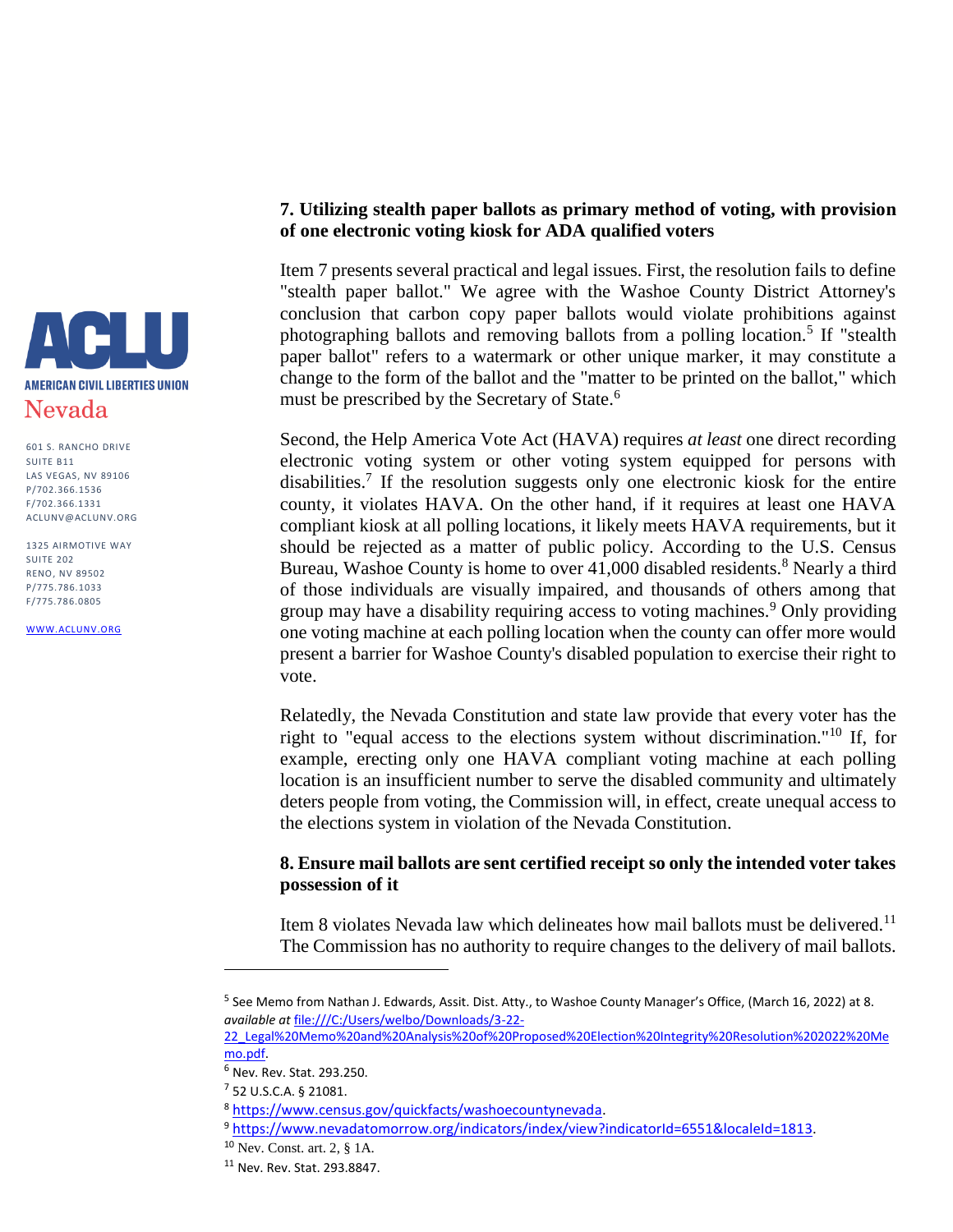

1325 AIRMOTIVE WAY SUITE 202 RENO, NV 89502 P/775.786.1033 F/775.786.0805

[WWW.ACLUNV.ORG](http://www.aclunv.org/)

We agree with the District Attorney's analysis that the statute indicates mail ballots shall be delivered by "first-class mail…" and that requiring certified receipt is a barrier to accessing a mail-in ballot and contravenes the intent of AB321.

## **9. Ensure ballot envelopes are scanned as "received" at intake stations connected in real time to voter database before being deposited into ballot boxes**

Item 9 also violates state law as the authority to collect and process ballots are delegated to the Ballot Processing and Packaging Board.<sup>12</sup> The Commission has no power over administering the receipt of mail-in ballots.

**10 and 11. Ensure bipartisan teams, who are not married, are utilized throughout election processes, including but not limited to verification of registration applications, intake stations/ballot boxes, ballot pickup teams, sorting sealed envelopes into precincts, delivering sealed envelopes to precinct tables, opening envelopes, verifying signatures, counting ballots, tallying results, etc.; Ensure bipartisan teams are approved by respective Central Committees of primary parties**

All provisions in items 10 and 11 are preempted by state law. Nevada law proscribes the processes and qualifications for election workers and delegates the authority to verify voter registration applications to county clerks and registrars.<sup>13</sup>

### **13. Ensure there is a Nevada National Guard presence at each polling/ballot box location, as well as the central counting center**

Item 13 is patently absurd and offensive. First, a county commission has no authority to deploy the National Guard. This power is reserved for the Governor.<sup>14</sup> Second, it is a federal offense to post any branch of the armed forces at a polling location.<sup>15</sup> Third, this proposal is a blatant violation of the Voting Rights Act, which states:

*No person, whether acting under color of law or otherwise, shall intimidate, threaten, or coerce, or attempt to intimidate, threaten, or coerce any person for voting or attempt to vote, or intimidate, threaten, or coerce, or attempt to intimidate, threaten or coerce any person for urging or aiding any person to vote or attempt to vote…*

Likewise, Nevada voters have a Constitutional right "to vote without being intimidated, threatened or coerced." <sup>16</sup>

<sup>12</sup> Nev. Rev. Stat. 293B.380

<sup>13</sup> See e.g. Nev. Rev. Stat 293.217 and Nev. Rev. Stat. 293B.335.

<sup>14</sup> Nev. Const. art. 5 se 5.; 32 USC 328.

<sup>15</sup> 18 U.S.C 592.

<sup>16</sup> 52 U.S.C § 10101 (b); Supra at ft. note 14.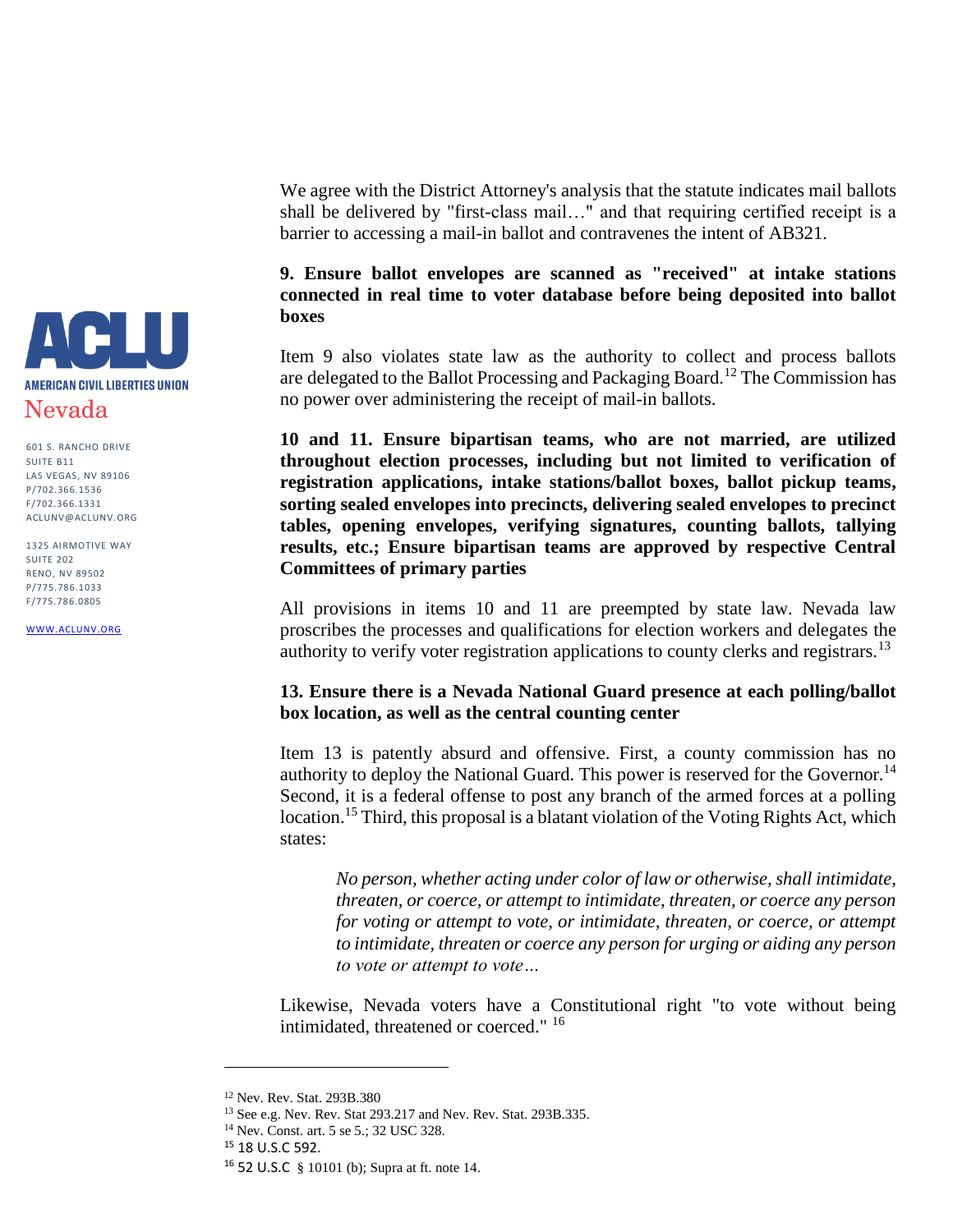

1325 AIRMOTIVE WAY SUITE 202 RENO, NV 89502 P/775.786.1033 F/775.786.0805

[WWW.ACLUNV.ORG](http://www.aclunv.org/)

Military presence at polling locations and counting centers is threatening, coercive, and objectively intimidating.<sup>17</sup> Military or widespread police presence at polling locations, even without forceful conduct, may cause a voter to fear for their safety and deter them from exercising their right to vote.

The ACLUNV also opposes posting law enforcement at voting sites. Although the registrar has the statutory authority to request the presence of a deputy sheriff at each polling location, their presence may also be objectively intimidating and deter citizens from voting. The registrar may only call on law enforcement to "preserve order during hours of voting and attend closing of the polls."<sup>18</sup> The proponents of this measure made clear their intent for the military or police to enforce election laws. If this item is successful, one can only conclude it is to force deputy sheriffs to monitor voters, which is most certainly voter intimidation.

# **14. Ensure the counting procedure is public and continues without adjournment until completed**

Again, this is redundant. These procedures are proscribed by law, and the registrar follows all procedures.<sup>19</sup>

### **15. Ensure ballots are counted by hand in order to be counted by hand in a recount**

Nevada voters have a constitutional right to a "uniform, statewide standard for counting and recounting" ballots. If every county has a different process for counting ballots, it disrupts the uniform system in violation of the Voters' Bill of Rights.<sup>20</sup>

## **16. Ensure same-day registrations are issued a paper provisional ballot of a different color than the paper ballots**

The Commission may direct the registrar to do this, but it simply doesn't matter. The record should indicate that same-day registration was wildly popular among all voters, but new Republican voters benefited the most.<sup>21</sup> Programs like same-day voter registration and other laws expand access for everyone.

**18 and 19. Ensure registrations in voter registration system expire 5 years after registration/renewal; Ensure renewal notifications are mailed in January to "active" electors whose registrations expire that year**

l

<sup>17</sup>Ben Cady & Tom Glazer, *Voters Strike Back: Litigating Against Modern Voter Intimidation*, 39 N.Y.U. Rev. L. & Soc. Change 173 (2015).

<sup>18</sup> Nev. Rev. Stat. 293.217.

<sup>19</sup> Nev. Rev. Stat. 293.363.

<sup>&</sup>lt;sup>20</sup> Supra at ft. note 14.

<sup>21</sup> https://www.nvsos.gov/sos/home/showdocument?id=9076.